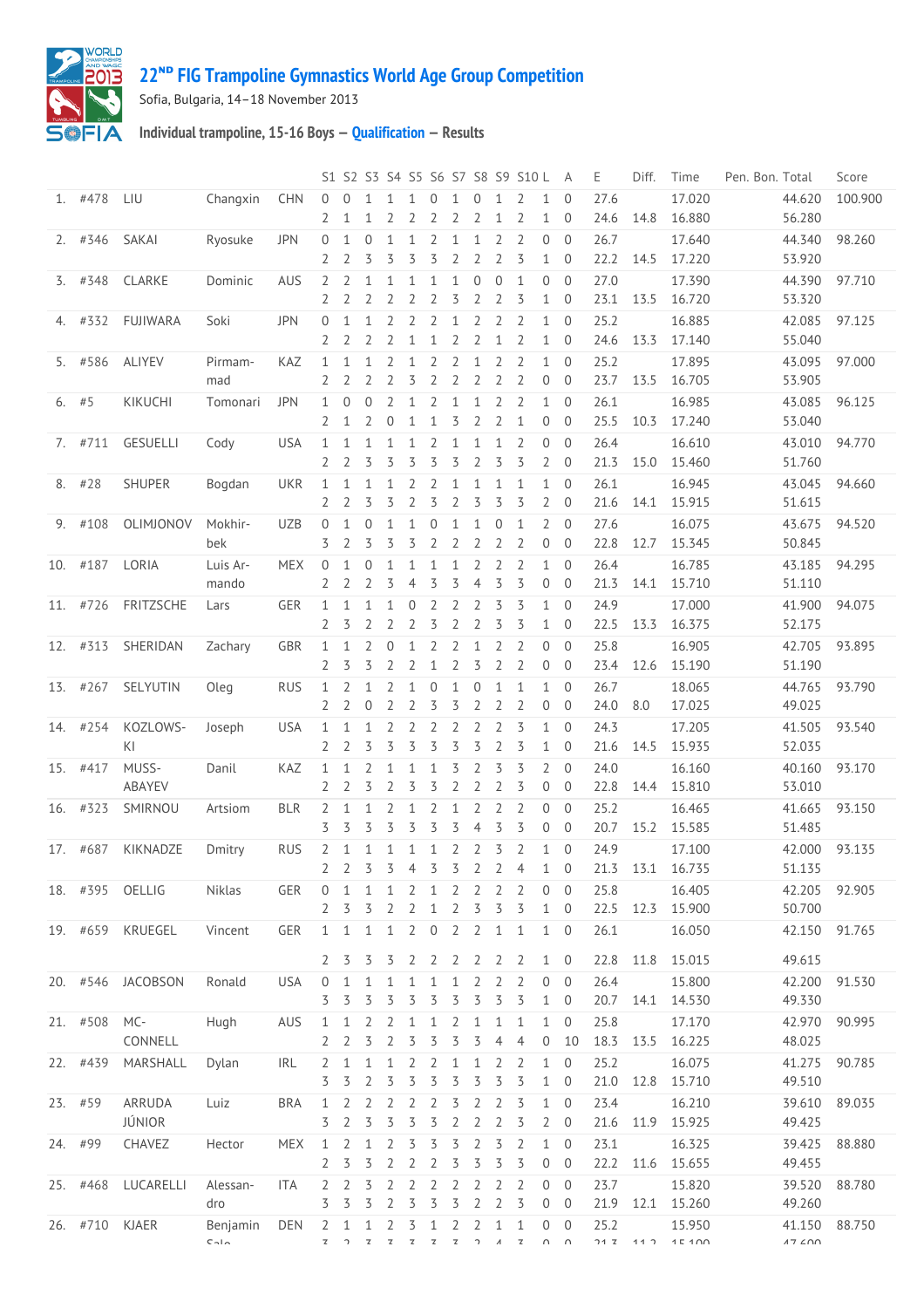|     |           |                   | Jalu                |            | ر                                | $\angle$              | ر                   | ر                   |                     |                     | ر                                | ∠              | $\mathbf \tau$             | ر                   | U                              | $\cup$                           | $L_{\perp}$ . | $+ + +$ | $T$ $J$ $+$ $U$ $U$ | UUU.IT           |        |
|-----|-----------|-------------------|---------------------|------------|----------------------------------|-----------------------|---------------------|---------------------|---------------------|---------------------|----------------------------------|----------------|----------------------------|---------------------|--------------------------------|----------------------------------|---------------|---------|---------------------|------------------|--------|
| 27. | #9        | CHEMEL            | Noé                 | <b>FRA</b> | 2                                |                       | 2                   | 3                   |                     | 1                   | 2                                | 2              | 2                          | 2                   | 0                              | $\Omega$                         | 24.0          |         | 15.370              | 39.370           | 88.585 |
|     |           |                   |                     |            | 2                                | 2                     | 3                   | 3                   | 3                   | 3                   | 3                                | 3              | 3                          | 3                   | 0                              | $\overline{0}$                   | 21.6          | 13.0    | 14.615              | 49.215           |        |
|     | 28. #752  | NOVELLE           | Carlos Ed-<br>uardo | ESP        | 2<br>2                           | 2<br>2                | 3<br>3              | 2<br>3              | 3<br>3              | 3<br>3              | $\overline{2}$<br>3              | 2<br>3         | 2<br>$\overline{2}$        | 2<br>3              | $\mathbf{1}$<br>$\overline{0}$ | $\overline{0}$<br>$\Omega$       | 22.8<br>21.9  | 12.2    | 16.365<br>15.190    | 39.165<br>49.290 | 88.455 |
| 29. | #673      | REED              | Spencer             | USA        | 1<br>3                           | 1<br>3                | 1<br>3              | 1<br>2              | 2<br>3              | 2<br>3              | $\overline{2}$<br>3              | 3<br>3         | 2<br>3                     | 2<br>3              | 0<br>0                         | $\overline{0}$<br>10             | 24.9<br>18.3  | 13.3    | 16.205<br>15.460    | 41.105<br>47.060 | 88.165 |
|     | 30. #723  | <b>HOP</b>        | Samuel              | <b>NED</b> | $\overline{0}$<br>3              | 1<br>3                | 1<br>3              | 2<br>4              | 2<br>3              | 3<br>3              | 1<br>3                           | 1<br>4         | $\theta$<br>$\overline{4}$ | 2<br>3              | $\overline{0}$<br>1            | $\overline{0}$<br>$\mathbf 0$    | 26.1<br>19.8  |         | 15.470              | 41.570           | 87.985 |
|     | #625      | LAGINHA           |                     | <b>POR</b> |                                  | $\overline{2}$        | 2                   |                     | 3                   | 3                   | 3                                | $\overline{2}$ | $\overline{2}$             | 3                   | $\overline{2}$                 | $\overline{0}$                   | 22.2          | 12.3    | 14.315              | 46.415<br>39.495 | 87.810 |
| 31. |           |                   | Marco               |            | 2<br>3                           | 2                     | 3                   | $\overline{2}$<br>3 | 3                   | 3                   | 3                                | 3              | 3                          | 3                   | 0                              | 10                               | 18.3          | 14.2    | 17.295<br>15.815    | 48.315           |        |
|     | 32. #246  | <b>TEILLERS</b>   | Roeland             | <b>NED</b> | 2<br>3                           | 1<br>3                | 2<br>3              | 3<br>3              | 3<br>3              | 2<br>3              | 2<br>3                           | 2<br>3         | 1<br>3                     | 2<br>$\overline{4}$ | $\overline{0}$<br>$\mathbf{1}$ | $\overline{0}$<br>$\overline{0}$ | 24.0<br>20.4  | 12.0    | 15.815<br>14.835    | 39.815<br>47.235 | 87.050 |
|     | 33. #32   | <b>MAJER</b>      | Lukas               | <b>CZE</b> | 2<br>3                           | 2<br>3                | 3<br>4              | 2<br>3              | 3<br>3              | 3<br>3              | 2<br>3                           | 1<br>3         | 4<br>3                     | 3<br>3              | 0<br>1                         | $\overline{0}$<br>$\overline{0}$ | 22.5<br>20.4  | 11.2    | 16.195<br>15.410    | 38.695<br>47.010 | 85.705 |
| 34. | #566      | <b>ANTONS</b>     | Dmitrijs            | LAT        | 2                                | $\overline{2}$        | 3                   | 3                   | 2                   | 1                   | $\overline{2}$                   | $\overline{2}$ | $\mathbf{1}$               | $\overline{2}$      | 0                              | $\overline{0}$                   | 24.0          |         | 15.665              | 39.665           | 85.655 |
|     |           |                   |                     |            | 3                                | 4                     | 3                   | 2                   | 3                   | 3                   | 3                                | 4              | 3                          | 4                   | 2                              | $\overline{0}$                   | 19.8          | 11.8    | 14.390              | 45.990           |        |
| 35. | #794      | SOSS <sub>O</sub> | Dylan               | <b>MON</b> | 2<br>3                           | 2<br>3                | 3<br>4              | 2<br>$\overline{4}$ | 3<br>4              | 3<br>3              | $\overline{2}$<br>$\overline{4}$ | 3<br>3         | 2<br>3                     | 2<br>$\overline{4}$ | $\overline{0}$<br>$\mathbf{1}$ | $\overline{0}$<br>$\mathbf 0$    | 22.8<br>19.2  | 12.1    | 16.070<br>15.295    | 38.870<br>46.595 | 85.465 |
| 36. | #167      | <b>ULYANOV</b>    | Egor                | <b>RUS</b> | 3                                | 2                     | 2                   | 1                   | 2                   | 2                   | 1                                | 1              | 3                          | 2                   | 0                              | $\overline{0}$                   | 24.3          |         | 15.255              | 39.555           | 84.280 |
|     |           |                   |                     |            | 3                                | 3                     | 3                   | 3                   | 3                   | 3                   | 3                                | 3              | 3                          | 3                   | 0                              | 10                               | 18.0          | 12.1    | 14.625              | 44.725           |        |
|     | $37.$ #24 | <b>NAGY</b>       | Richárd             | <b>HUN</b> | 2                                | $\overline{2}$        | 2                   | 2                   | 2                   | 2                   | 3                                | 2              | 2                          | 3                   | 1                              | $\overline{0}$                   | 23.1          |         | 14.820              | 37.920           | 83.630 |
|     |           |                   |                     |            | 3                                | 3                     | 3                   | 3                   | 3                   | 3                   | 3                                | 2              | 3                          | 3                   | 1                              | $\overline{0}$                   | 21.0          | 10.4    | 14.310              | 45.710           |        |
|     | 38. #127  | VEGA              | David               | ESP        | 2<br>3                           | 2<br>3                | 1<br>3              | 1<br>4              | 2<br>3              | 2<br>4              | 1<br>3                           | 1<br>3         | 1<br>$\overline{4}$        | 2                   | $\mathbf{0}$                   | $\overline{0}$<br>$\overline{0}$ | 25.5<br>18.0  | 10.4    | 16.165<br>12.855    | 41.665<br>41.255 | 82.920 |
|     | 39. #233  | NEUBERG-          | Tobias              | AUT        | 1                                | 2                     | 1                   | 1                   | 2                   | 2                   | $\overline{2}$                   | 3              | 2                          | 2                   | $\mathbf{1}$                   | $\overline{0}$                   | 24.3          |         | 16.030              | 40.330           | 82.715 |
|     |           | ER                |                     |            | 3                                | 3                     | 3                   | 3                   | 2                   | 4                   | 3                                | 3              | 5                          |                     |                                | 0                                | 18.3          | 10.1    | 13.985              | 42.385           |        |
| 40. | #467      | NOZADZE           | Zurab               | <b>GEO</b> | 1                                | 1                     | 1                   | 2                   | 3                   | 3                   | $\overline{2}$                   | 1              | 1                          | 1                   | 1                              | $\overline{0}$                   | 24.9          |         | 17.100              | 42.000           | 82.665 |
|     |           |                   |                     |            | 2                                | 3                     | 3                   | 2                   | 3                   | 2                   | 3                                | 3              |                            |                     |                                | $\overline{0}$                   | 17.7          | 10.3    | 12.665              | 40.665           |        |
| 41. | #541      | <b>VAN ZYL</b>    | Reinhardt           | <b>NAM</b> | 1<br>3                           | 1<br>4                | 2<br>3              | 2<br>4              | 3<br>3              | 3<br>$\overline{4}$ | 3<br>$\overline{4}$              | 3<br>3         | 3<br>3                     | 3<br>3              | 0<br>0                         | $\overline{0}$<br>$\overline{0}$ | 22.8<br>19.8  | 9.8     | 15.355<br>14.675    | 38.155<br>44.275 | 82.430 |
|     | 42. #619  | SANTOS            | Diogo               | POR        | 2                                | 2                     | 2                   | 2                   | 3                   |                     | 3                                | 3              | 3                          | 2                   | 2                              | $\overline{0}$                   | 21.9          |         | 16.905              | 38.805           | 82.020 |
|     |           |                   |                     |            | 3                                | 3                     | 3                   | 4                   | 3                   | 3                   | 3                                | 3              | 4                          |                     |                                | $\Omega$                         | 18.3          | 10.6    | 14.315              | 43.215           |        |
|     |           | 43. #162 FERREIRA | Pedro               | <b>POR</b> | 1<br>$\overline{2}$              | 0<br>$\overline{2}$   | 1<br>3              | 3<br>3              | 2<br>$\overline{2}$ | 2<br>3              | $\mathbf 1$<br>3                 | $\mathbf 1$    | 1                          | 2                   | $2^{\circ}$                    | $\overline{0}$<br>0              | 25.2<br>15.6  | 11.1    | 17.840<br>12.090    | 43.040<br>38.790 | 81.830 |
|     | 44. #27   | RAIEND            | Rainer              | <b>EST</b> | 3                                | 2                     | 2                   | 3                   | 3                   | 2                   | 3                                | 1              | 2                          | 3                   | $\mathbf{0}$                   | $\overline{0}$                   | 22.8          |         | 14.240              | 37.040           | 81.740 |
|     |           |                   |                     |            | 2                                | $\overline{2}$        | $\overline{2}$      | $\overline{2}$      | 3                   | 3                   | $\overline{2}$                   | 3              | $\overline{2}$             | 3                   | $\mathbf{1}$                   | $\overline{0}$                   | 22.5          | 8.1     | 14.100              | 44.700           |        |
|     | 45. #111  | RODRIGUES         | Renan               | <b>BRA</b> | 2                                | 3                     | 3                   | 3                   | 3                   | 4                   | 3                                | 3              | 3                          | 3                   | 0                              | $\overline{0}$                   | 21.0          |         | 15.205              | 36.205           | 80.370 |
|     |           | PIRES             |                     |            | 3                                | 3                     | 3                   | 3                   | 3                   | 3                   | 3                                | 3              | 3                          | $\overline{4}$      | 0                              | $\overline{0}$                   | 20.7          | 8.1     | 15.365              | 44.165           |        |
|     | 46. #388  | GULYUZ            | Atakan              | <b>TUR</b> | $\overline{2}$<br>$\overline{4}$ | $\overline{2}$<br>4   | 3<br>4              | 3<br>3              | 3<br>3              | 4<br>3              | $\overline{4}$<br>3              | 3<br>3         | 3<br>3                     | 3<br>4              | $\mathbf{1}$<br>$\overline{0}$ | $\overline{0}$<br>10             | 20.7<br>16.8  | 7.8     | 15.320<br>15.125    | 36.020<br>39.725 | 75.745 |
|     | 47. #636  | <b>MADIGAN</b>    | Keevin              | CAN        | $\mathbf 0$                      | 1                     | 1                   | $\mathbf{1}$        | $\overline{2}$      |                     |                                  |                |                            |                     |                                | $\mathbf 0$                      | 13.5          |         | 8.965               | 22.465           | 74.420 |
|     |           |                   |                     |            | 3                                | 3                     | 3                   | 3                   | 3                   | 2                   | 2                                | 3              | 2                          | $\overline{2}$      | $\mathbf 0$                    | $\overline{0}$                   | 22.2          | 14.2    | 15.555              | 51.955           |        |
|     | 48. #88   | ZENKIN            | Dmitry              | <b>RUS</b> | 1<br>2                           | 1<br>2                | $\mathbf{1}$<br>3   | 2<br>2              | $\overline{2}$<br>3 | $\mathbf{1}$        | 1                                | $\mathbf{1}$   | $\mathbf{1}$               | 2                   | $\mathbf{1}$                   | $\Omega$<br>$\overline{0}$       | 25.8<br>11.4  | 6.7     | 17.390<br>8.855     | 43.190<br>26.955 | 70.145 |
|     | 49. #355  | <b>BOOTH</b>      | Curtis              | AUS        | $\mathbf{1}$<br>3                | $\mathbf{1}$<br>3     | $\overline{2}$<br>3 | $\mathbf{1}$<br>3   | 2<br>4              | $\mathbf{1}$<br>3   | $\overline{2}$                   | $\overline{0}$ | $\mathbf{1}$               | 2                   | $\overline{0}$                 | $\overline{0}$<br>$\overline{0}$ | 26.1          |         | 16.030              | 42.130           | 70.125 |
|     |           |                   |                     | <b>BLR</b> | $\mathbf 0$                      |                       |                     |                     |                     |                     |                                  |                |                            |                     |                                | $\overline{0}$                   | 12.3<br>8.4   | 7.1     | 8.595               | 27.995           | 68.040 |
|     | 50. #357  | ZHUK              | Artsiom             |            | 2                                | $\boldsymbol{0}$<br>2 | $\overline{2}$<br>2 | 2                   | 2                   | 2                   | 3                                | 3              | 2                          | 2                   | $\mathbf 0$                    | $\overline{0}$                   | 23.4          | 13.9    | 5.445<br>16.895     | 13.845<br>54.195 |        |
|     | 51. #707  | NOWAK             | Tom                 | <b>GER</b> | 1                                | $\mathbf{1}$          | $\overline{2}$      | $\overline{2}$      | $\mathbf{1}$        | $\mathbf{1}$        | $\overline{2}$                   | $\overline{2}$ | $\mathbf{1}$               | 2                   | $\overline{0}$                 | $\overline{0}$                   | 25.5          |         | 15.960              | 41.460           | 67.370 |
|     |           |                   |                     |            | 2                                | 3                     | 3                   | 3                   | 3                   |                     |                                  |                |                            |                     |                                | $\overline{0}$                   | 10.8          | 7.1     | 8.010               | 25.910           |        |
|     | 52. #222  | AHRENS            | Vaughn              | <b>NAM</b> | 3<br>3                           | 3<br>3                | 3<br>3              | 3<br>3              | 2<br>3              | 3<br>3              | 3<br>3                           | 2              | 3                          | 2                   | $\mathbf{1}$                   | $\overline{0}$<br>$\overline{0}$ | 21.6<br>14.7  | 5.7     | 14.405<br>9.580     | 36.005<br>29.980 | 65.985 |
|     | 53. #35   | LOZANO            | Amado               | <b>MEX</b> | 2                                | 1                     | 1                   | 1                   | 2                   | $\mathbf{1}$        | 2                                | $\overline{2}$ | $\mathbf{1}$               | 3                   | $\overline{0}$                 | $\overline{0}$                   | 25.2          |         | 16.090              | 41.290           | 65.750 |
|     |           |                   |                     |            | 2                                | 3                     | 3                   | 2                   | 3                   |                     |                                  |                |                            |                     |                                | $\mathbf{0}$                     | 11.1          | 5.6     | 7.760               | 24.460           |        |
|     | 54. #639  | ICHIKAWA          | Ryuta               | <b>JPN</b> | 0<br>2                           | 1<br>$\overline{2}$   | 1<br>3              | $\overline{2}$<br>3 | $\mathbf{1}$        | $1 \quad 0$         |                                  | 1              | 1                          | 2                   | 1                              | $\overline{0}$<br>$\overline{0}$ | 26.7<br>9.0   | 5.6     | 17.050<br>6.680     | 43.750<br>21.280 | 65.030 |
|     |           | 55. #258 SCHMIDT  | Dylan               | <b>NZL</b> | $\mathbf 0$                      | $\mathbf{1}$          | $\mathbf 0$         |                     |                     |                     |                                  |                |                            |                     |                                | $\overline{0}$                   | 8.7           |         | 5.670               | 14.370           | 64.635 |
|     |           |                   |                     |            | 2                                | 2                     | 2                   | 2                   |                     | 2 2 3 3 2           |                                  |                |                            |                     |                                | 0                                | 21.0          | 13.6    | 15.665              | 50.265           |        |
|     |           | 56. #637 COCKAYNE | Alex                | AUS        |                                  | $1\quad 2$            | 2 <sub>1</sub>      |                     |                     |                     |                                  |                |                            |                     |                                | $\overline{0}$                   | 9.3           |         | 6.410               | 15.710           | 63.660 |
|     |           |                   |                     |            |                                  |                       |                     |                     |                     |                     |                                  |                |                            |                     |                                |                                  |               |         |                     |                  |        |